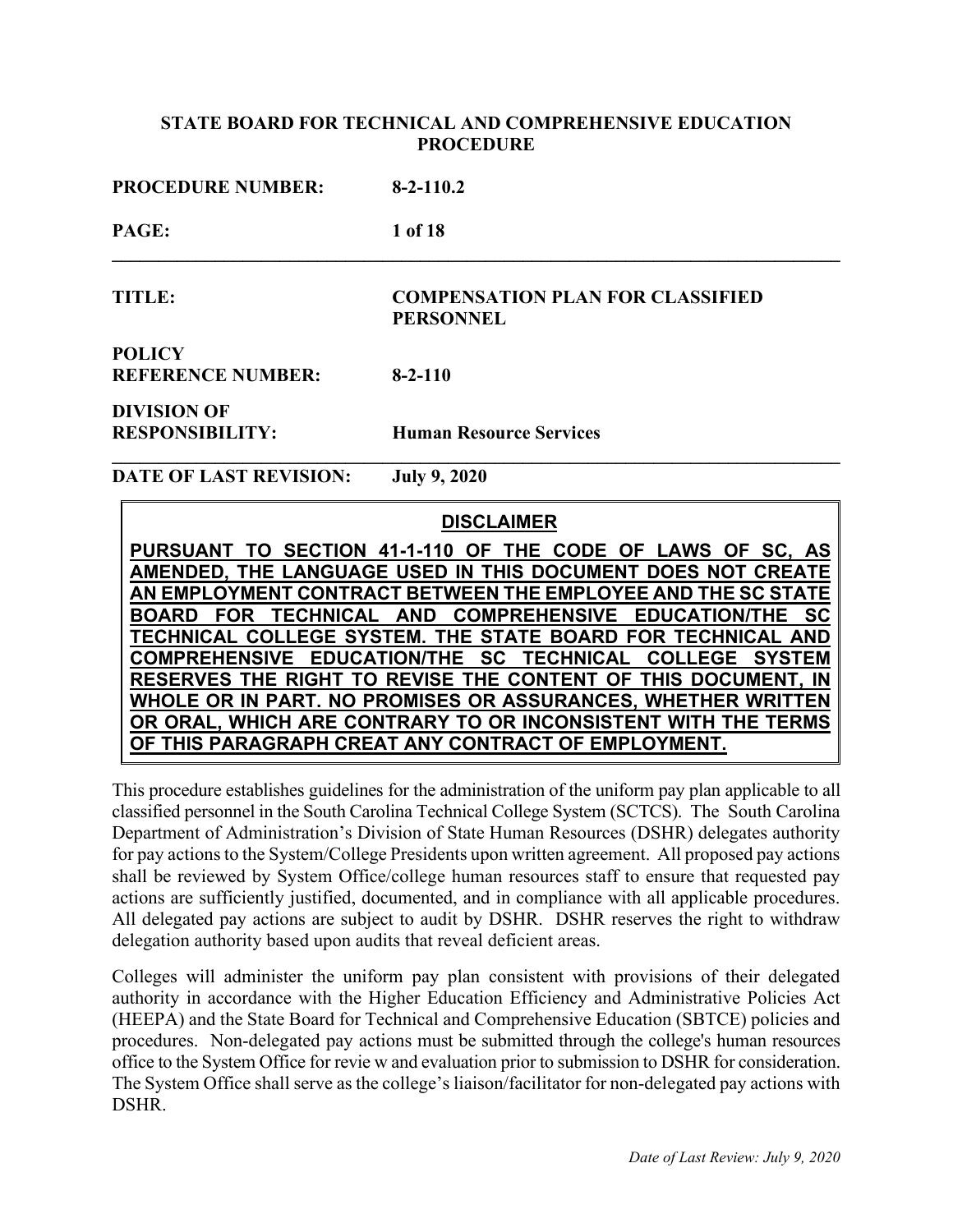**PROCEDURE NUMBER: 8-2-110.2**

**PAGE: 2 of 18**

The South Carolina Constitution restricts any retroactive payment of salary increases. Therefore, approval of requested pay actions must be accomplished prior to the desired effective date of the action.

**\_\_\_\_\_\_\_\_\_\_\_\_\_\_\_\_\_\_\_\_\_\_\_\_\_\_\_\_\_\_\_\_\_\_\_\_\_\_\_\_\_\_\_\_\_\_\_\_\_\_\_\_\_\_\_\_\_\_\_\_\_\_\_\_\_\_\_\_\_\_\_\_\_\_\_\_\_\_**

It is expected that each college will develop internal policies, procedures, or guidelines stating how the college's pay plan will be administered in keeping with the procedure.

# **A. EMPLOYMENT RATES**

1. Hiring at the Minimum

An employee who is given an original appointment and who meets the minimum requirements for the class to which appointed shall be paid at least the minimum rate for that class.

- 2. Hiring Above the Minimum
	- a. Exceptional Qualifications The System/College President may consider establishing a starting salary above the minimum of the pay band for an individual, not currently employed in an FTE capacity within state government, who possesses training and/or experience which exceeds the SCTCS minimum requirements for a class. Normally, the method for establishing a starting salary above the minimum is to evaluate the individual's qualifications and determine those that are directly related to the requirements of the position. Consideration of increments up to 5% for each year the individual exceeds the state's minimum requirements may be used when determining an appropriate salary. When determining the appropriateness of awarding a salary above the minimum, internal equity must be taken into consideration. Factors such as past recruiting difficulties and identified market conditions may be considered as exceptional circumstances warranting deviation from the general rule. System Office requests to establish a starting salary in excess of the midpoint of the respective pay band must be in writing and submitted to DSHR for consideration.
	- b. Special Hire Rate Based on written justification submitted by the System Office, DSHR may approve a special hire rate when experience has shown that recruitment of qualified applicants for selected positions in a class has not been possible at the minimum of the pay band.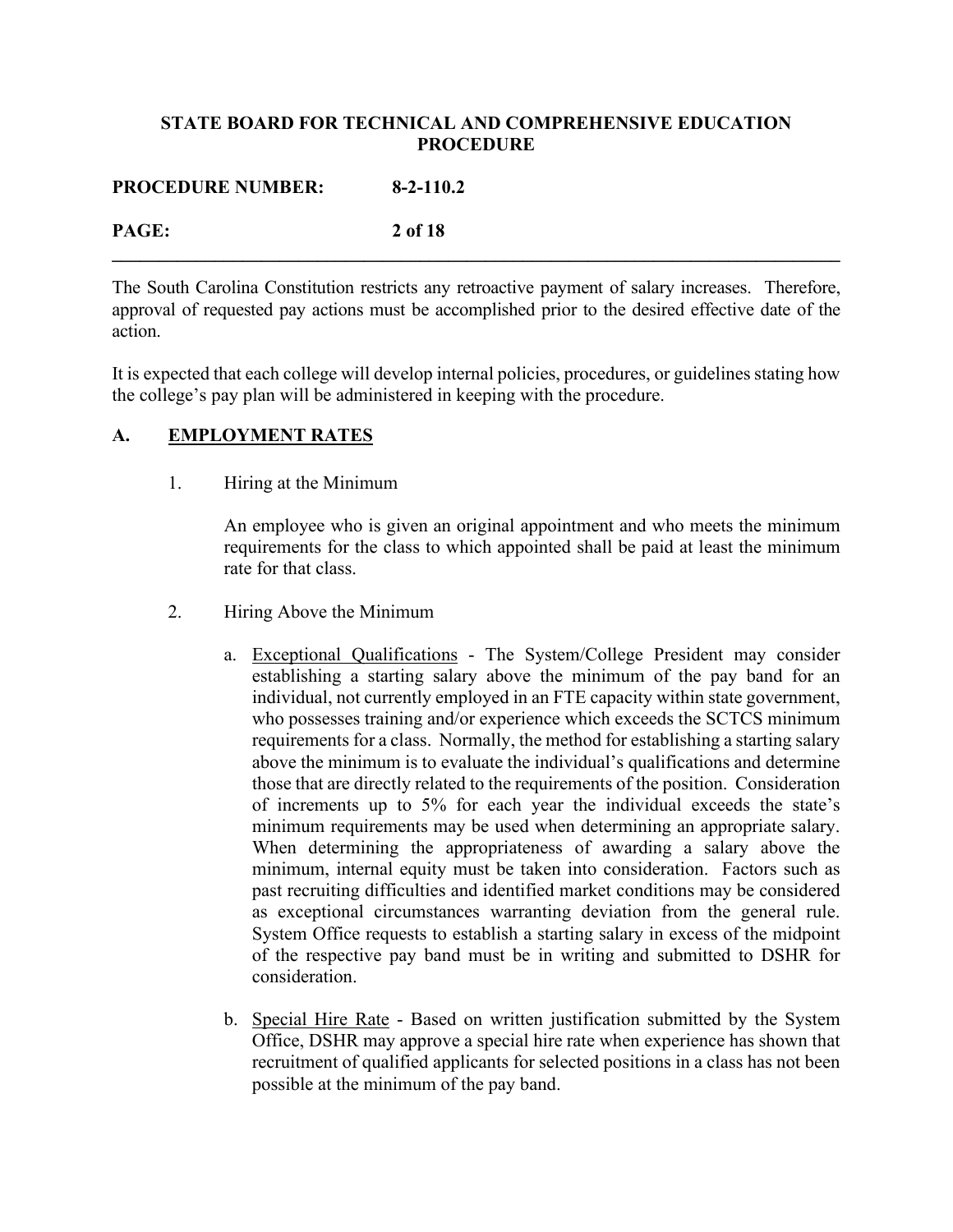**\_\_\_\_\_\_\_\_\_\_\_\_\_\_\_\_\_\_\_\_\_\_\_\_\_\_\_\_\_\_\_\_\_\_\_\_\_\_\_\_\_\_\_\_\_\_\_\_\_\_\_\_\_\_\_\_\_\_\_\_\_\_\_\_\_\_\_\_\_\_\_\_\_\_\_\_\_\_**

**PROCEDURE NUMBER: 8-2-110.2**

# **PAGE: 3 of 18**

## **B. PREMIUM PAY**

- 1. Shift Differential DSHR may approve the payment of a shift differential for classifications of employees assigned to an evening, night, weekend, rotating, or split shift, provided that the majority of hours assigned during the shift are other than 8:00 a.m. to 5:00 p.m. Monday through Friday. When an employee is assigned to a shift for which a differential has been approved, the following rules for granting differential pay shall apply:
	- a. Any request to pay shift differentials must be in writing and must indicate the class(es) for which the differential is being requested, the hours of the shifts involved, the amount of differential being requested, and all applicable documentation in support of the request.
	- b. An employee assigned to a rotating shift, a split shift, or who rotates shifts, shall be paid the shift differential only when working the specific shift for which a differential has been approved.
	- c. The pay of the employee in the position shall be adjusted by the amount approved, even if such amount increases the employee's salary above the maximum of the pay band for the class.
	- d. Such increases shall not affect the employee's eligibility for any other salary increases.
	- e. If the position is reassigned to a shift for which a differential has not been approved or if the employee is removed from the position, the employee's salary shall be reduced by the amount of the shift differential.
	- f. The shift differential approved shall be stated as an hourly amount or as the percentage of the minimum of the pay band for the class affected, whichever is determined by DSHR to be applicable.
	- g. Shift differentials may be approved for a specific class on a regional or local basis when it is determined by the State Division of Human Resources that local or regional economic conditions or other pertinent factors justify such an approach.
	- h. Shift differential pay will not be paid to employees who are assigned to a rotating shift, split shift, or who regularly rotate shifts while they are in leave without pay status. Employees who are normally assigned to an evening shift or a night shift and receive shift differential pay will continue to receive that pay while in a paid leave status.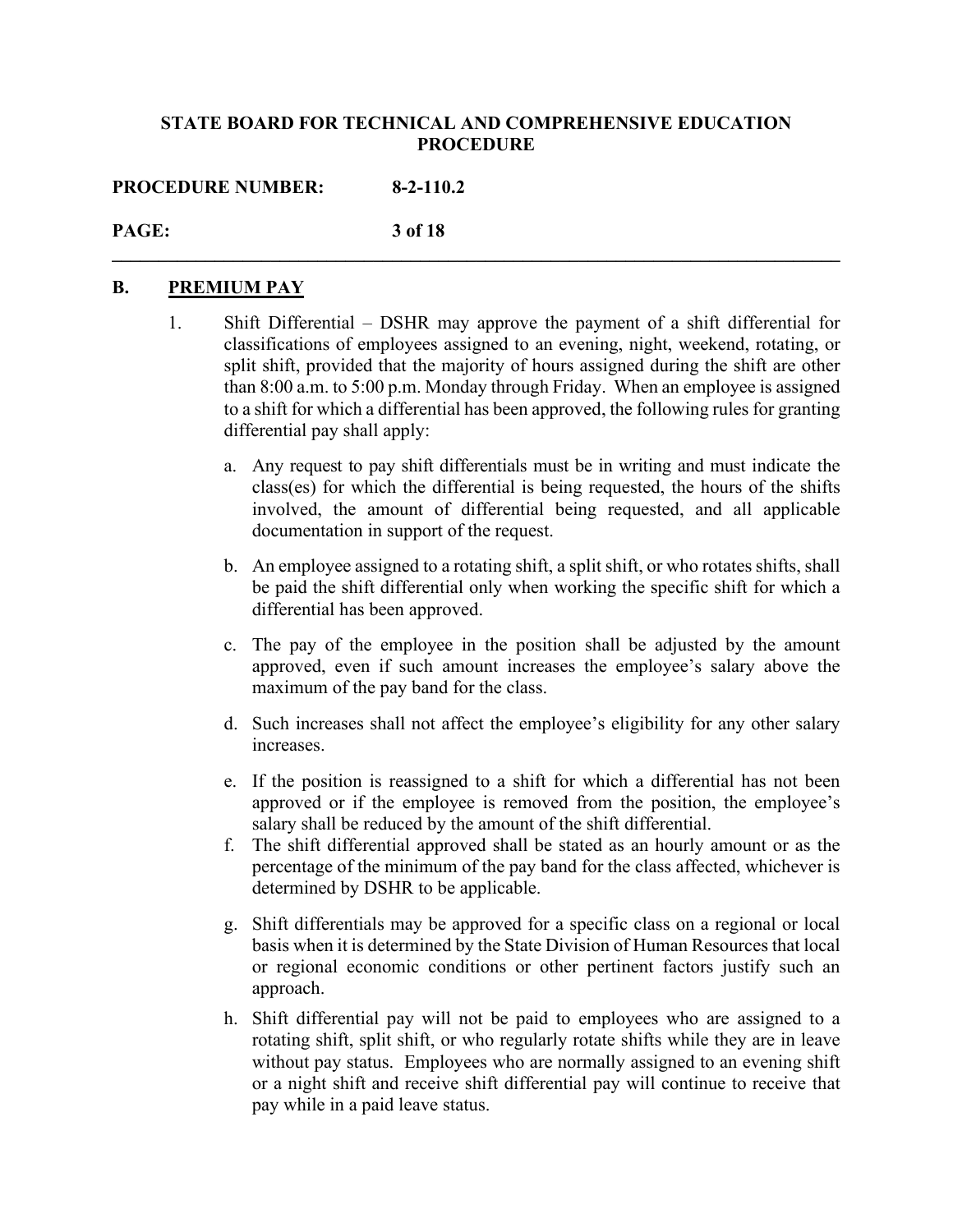**\_\_\_\_\_\_\_\_\_\_\_\_\_\_\_\_\_\_\_\_\_\_\_\_\_\_\_\_\_\_\_\_\_\_\_\_\_\_\_\_\_\_\_\_\_\_\_\_\_\_\_\_\_\_\_\_\_\_\_\_\_\_\_\_\_\_\_\_\_\_\_\_\_\_\_\_\_\_**

**PROCEDURE NUMBER: 8-2-110.2**

# **PAGE: 4 of 18**

- i. In extenuating circumstances, the State Division of Human Resources is authorized to approve exceptions to these regulations regarding shift differential.
- 2. On-Call Pay On-call pay is pay by the employing agency for an employee to remain available to return to work within a specified period of time. DSHR must approve "on-call" pay status for employees.
- 3. Call Back Pay Call back pay is pay by the employing agency for an employee to report to work either before or after normal duty hours to perform emergency services. The System/College President shall determine which groups of employees shall be subject to "call back." Nonexempt employees shall be compensated for hours worked as a result of a "call back" at their regular hourly rate plus any shift premium to which they might be eligible and such time shall be counted in computing any overtime that may be due. In the event it becomes necessary for an employee to be called back for emergency services and the services rendered require less than two (2) hours on the job, or in the event no work is available when he/she reports, a minimum of two (2) hours work time shall be credited. An employee shall not be credited with nor paid for "call back" time if:
	- a. the recall to work ("call back") has been canceled and the employee received notice in advance not to report to work, or;
	- b. the employee refuses alternate work that is offered upon reporting to work.
- 4. Special Assignment Pay DSHR may approve additional compensation to an employee for periods of time when he/she is on special assignment if circumstances warrant such approval based on guidelines established by DSHR.
- 5. Market or Geographic Differential Pay DSHR may approve market or geographical differential pay for an employee for periods of time when circumstances warrant such approval.
- 6. Bonuses The General Assembly has authorized various programs through which agencies may award bonuses to employees. Agencies shall comply with guidelines established by the Department of Administration in the administration of bonus programs.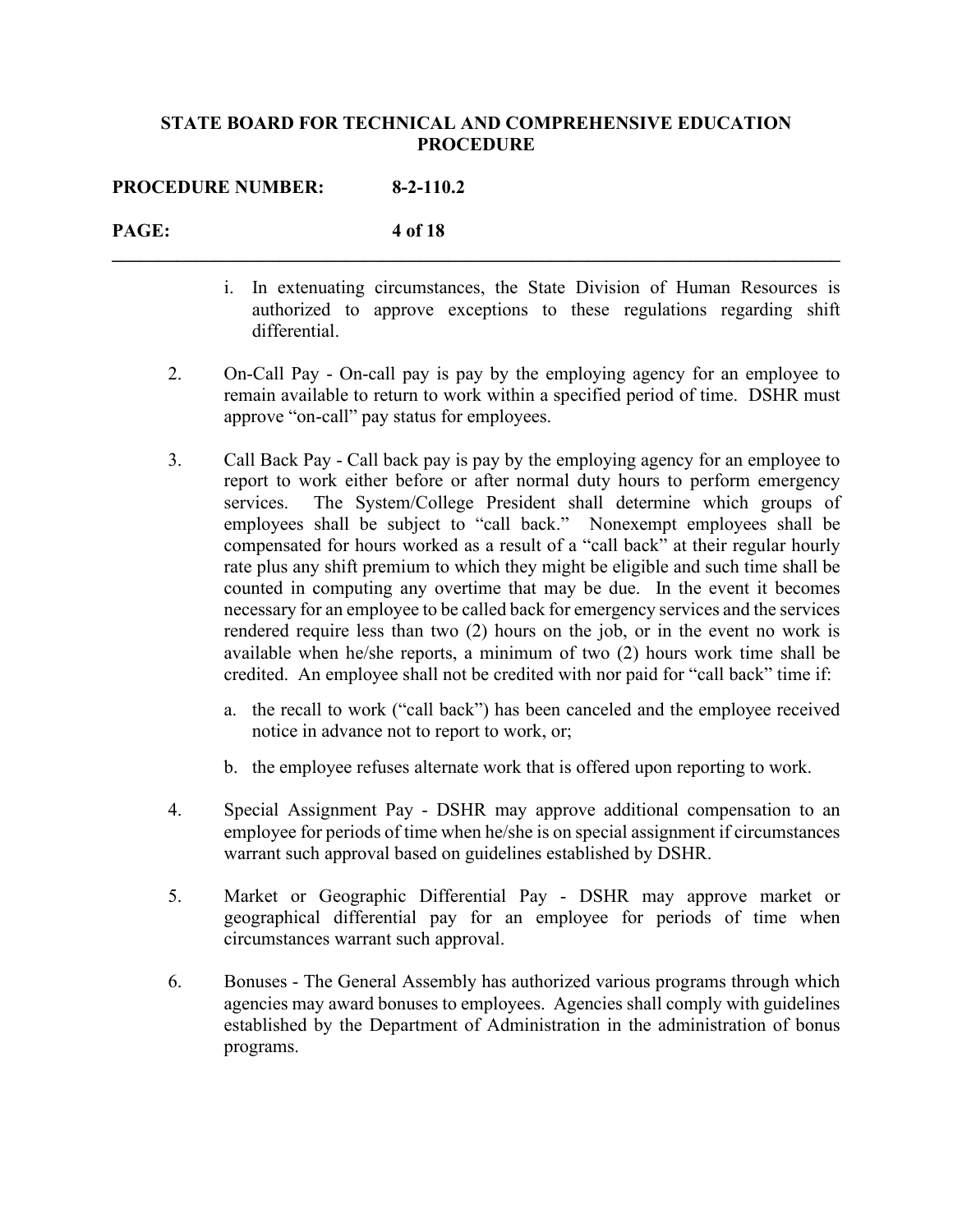**\_\_\_\_\_\_\_\_\_\_\_\_\_\_\_\_\_\_\_\_\_\_\_\_\_\_\_\_\_\_\_\_\_\_\_\_\_\_\_\_\_\_\_\_\_\_\_\_\_\_\_\_\_\_\_\_\_\_\_\_\_\_\_\_\_\_\_\_\_\_\_\_\_\_\_\_\_\_**

**PROCEDURE NUMBER: 8-2-110.2**

# **PAGE: 5 of 18**

# **C. SALARY INCREASES**

- 1. Legislative Increases General and Merit Increases shall be provided to employees in accordance with the provisions of the annual Appropriations Act.
- 2. In-band Salary Increases Written justification for awarding in-band salary increases shall be maintained by the individual college, Human Resource Services or DSHR. An employee's salary may be increased within his/her current pay band for the following reasons:
	- a. Performance Increase The System Office/college may increase an employee's salary based upon performance in accordance with §8-1-160 of the South Carolina Code of Laws. Such increase shall be determined by the System Office/college. A performance increase shall not place an employee's salary above the maximum of the pay band.

Each entity of the SCTCS shall:

- 1) establish internal procedures for the administration of a performance increase program;
- 2) identify specific exceptional performance rationale;
- 3) determine the amount of increase to be awarded; and
- 4) designate resources within their existing budget to adequately fund the awarding of performance increases.

While an official performance appraisal is not required, the granting of a performance increase may be based upon performance related criteria.

b. Additional Skills/Knowledge Increase **-** The System/College President may recognize employees who gain additional skills and/or knowledge that relate directly to their job. The increase may not place the employee's base salary above the maximum rate of the pay band. Individual colleges and the System Office must develop guidelines that stipulate required knowledge and skills associated with appropriate pay increases. Additional technical skills to keep up with current technology or knowledge required to maintain current job responsibilities are not to be considered in this plan. Individual colleges and the System Office must develop internal procedures to ensure that additional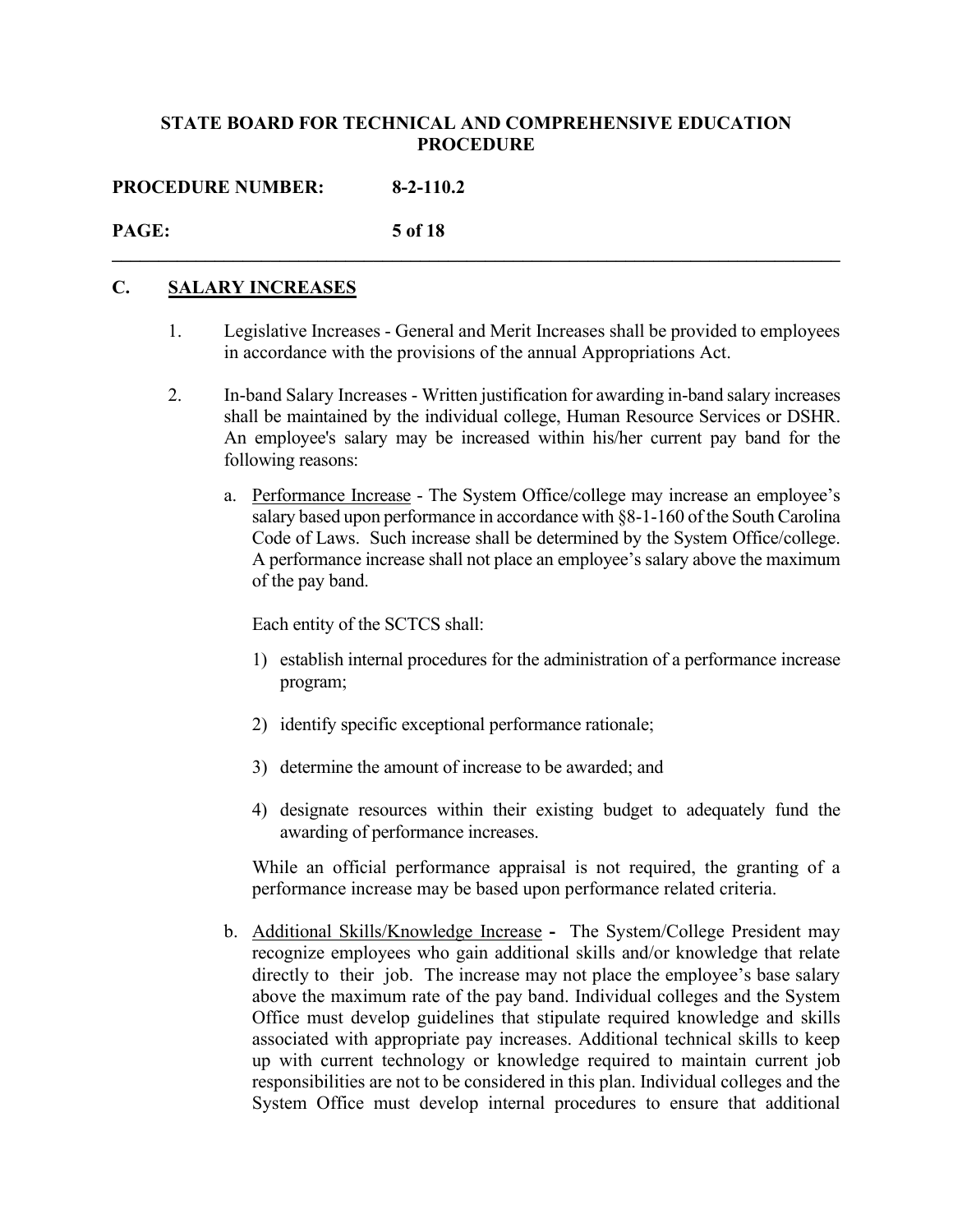**\_\_\_\_\_\_\_\_\_\_\_\_\_\_\_\_\_\_\_\_\_\_\_\_\_\_\_\_\_\_\_\_\_\_\_\_\_\_\_\_\_\_\_\_\_\_\_\_\_\_\_\_\_\_\_\_\_\_\_\_\_\_\_\_\_\_\_\_\_\_\_\_\_\_\_\_\_\_**

#### **PROCEDURE NUMBER: 8-2-110.2**

## **PAGE: 6 of 18**

skills/knowledge increases are awarded consistently and equitably among all eligible employees. A clear description of the specific skills and/or knowledge being recognized should accompany approval documentation, as well as a detailed explanation of the way in which the additional skills and/or knowledge are applicable to the job. System Office requests to award increases in excess of 15% must be in writing and submitted to DSHR for consideration.

- c. Additional Job Duties and/or Responsibilities Increase The System/College President may grant an in-band increase when an employee is assigned significant and/or substantial additional job duties and/or broader responsibilities, either within his/her current position or another position in the same pay band within the SCTCS. The increase may not place the employee's base salary above the maximum rate of the pay band. System Office requests to award increases in excess of 15% must be in writing and submitted to DSHR for consideration. Should the additional job duties and/or responsibilities be taken away from the employee within six (6) months of the date that the salary increase is awarded, the salary may be reduced up to the amount of the additional job duties and/or responsibilities increase.
- d. Transfer Increase The System/College President may grant an increase when an employee from another state agency (not within the SCTCS), accepts a position in a comparable salary range as his/her current position provided the increase does not place the employee's base salary above the maximum of the pay band. System Office requests to increase an employee's salary in excess of 15% must be in writing and submitted to DSHR for consideration.
- e. Retention Increase The System/College President wishing to retain the services of an employee in his/her current position may grant an in-band increase of up to 15% for the purpose of retention, provided such increase does not place the employee's base salary above the maximum rate of the pay band. A bona fide job offer, verified and documented (by the System Office/college), must come from another employer, either within (not within the SCTCS) or outside of state government. Increases in excess of 15% may be considered in cases where an attempt to counter a bona fide job offer from an employer outside of state government exists. System Office requests to award increases in excess of 15% must be in writing and submitted to DSHR for consideration. An employee shall receive no more than one (1) retention increase in a twelve (12) month period.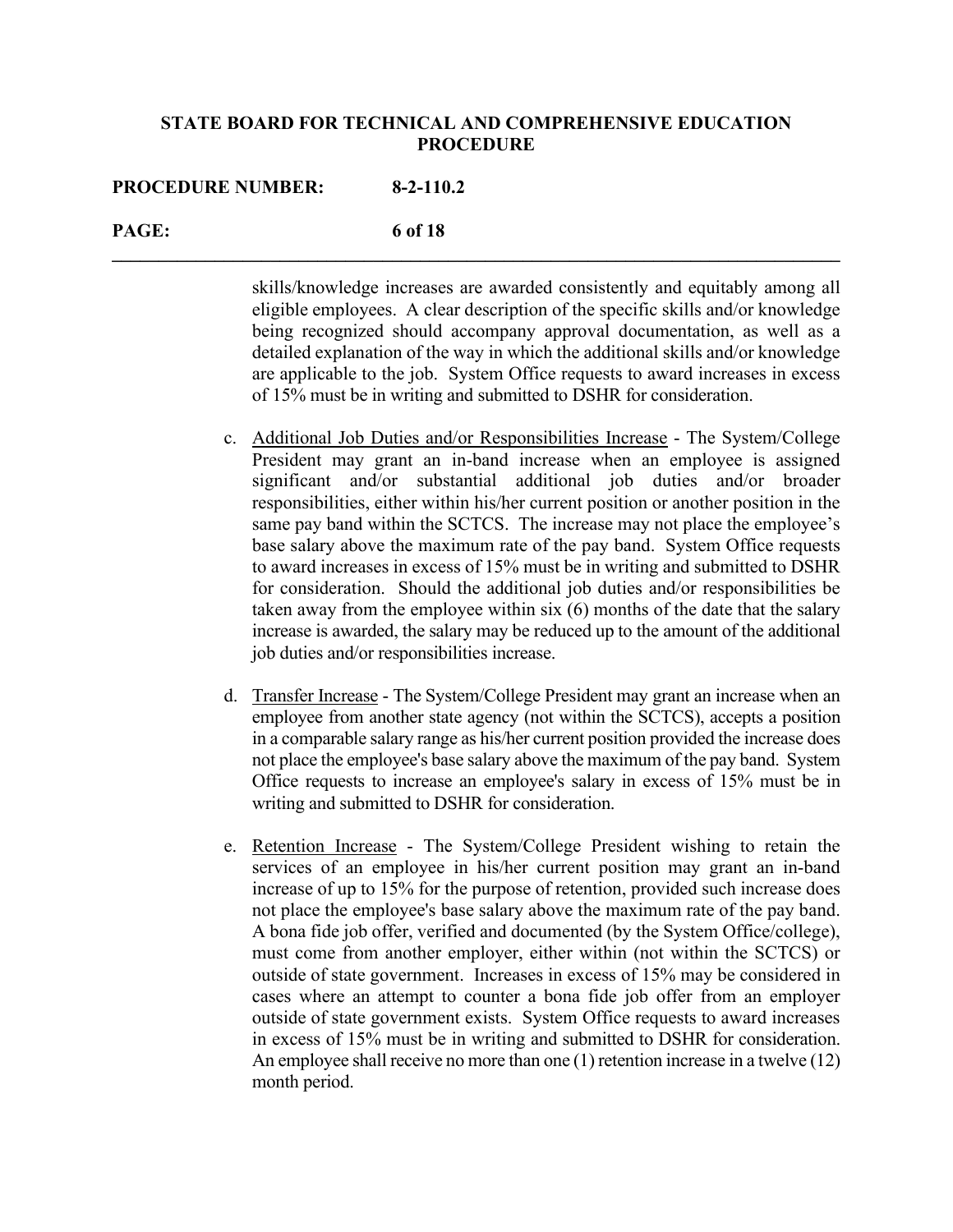**\_\_\_\_\_\_\_\_\_\_\_\_\_\_\_\_\_\_\_\_\_\_\_\_\_\_\_\_\_\_\_\_\_\_\_\_\_\_\_\_\_\_\_\_\_\_\_\_\_\_\_\_\_\_\_\_\_\_\_\_\_\_\_\_\_\_\_\_\_\_\_\_\_\_\_\_\_\_**

#### **PROCEDURE NUMBER: 8-2-110.2**

# **PAGE: 7 of 18**

3. Salary Increases Resulting from Upward Band Changes - An employee's salary may be increased as a result of movement to a higher pay band for the following reasons:

#### a. Promotional Increase

- 1) Upon promotion, the employee's salary shall be increased at least to the minimum rate of the pay band to which promoted.
- 2) Upon promotion, a college employee's salary may be increased up to the maximum of the new pay band. A System Office employee's salary may be increased by up to15% or up to the midpoint of the new pay band, whichever is greater and shall not place the employee's base salary above the maximum rate of the new pay band. Exceptions must be in writing and submitted to DSHR for consideration.
- 3) Upon promotion, an employee's performance review date shall be reestablished in accordance with State Human Resources Regulations.

#### b. Reclassification Increase

- 1) When an occupied position is reclassified to a class having a higher minimum and maximum salary, the employee's salary shall be increased to at least the minimum rate of the pay band of the class to which reclassified.
- 2) Upon reclassification, a college employee's salary may be increased by up to the maximum of the new pay band. A System Office employee's salary may be increased by up to15%, provided such increase does not place the employee's salary above the maximum rate of the new pay band. System Office requests to award increases in excess of 15% must be in writing and submitted to DSHR for consideration.
- 3) Upon reclassification, an employee's performance review date shall be reestablished in accordance with State Human Resources Regulations.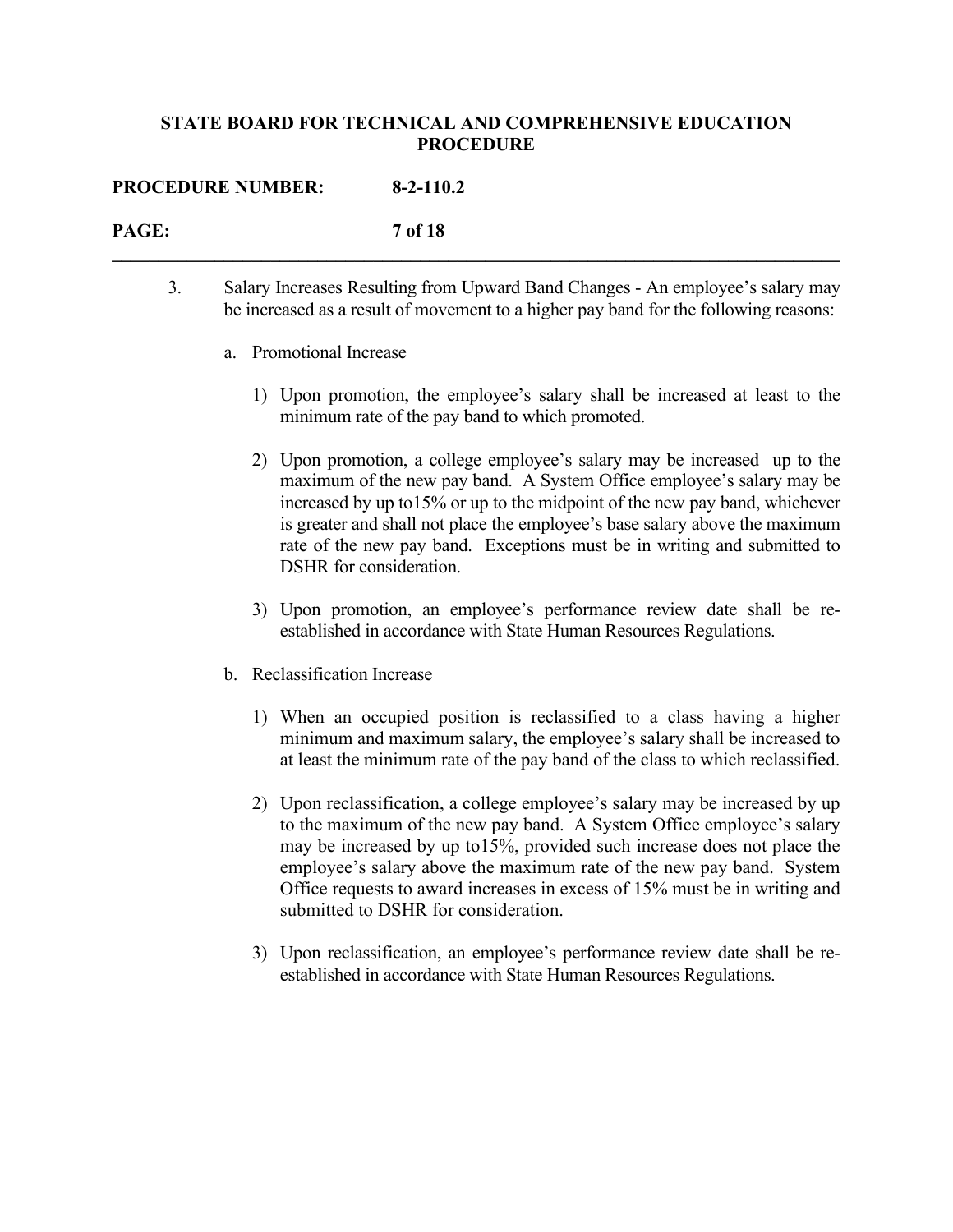**\_\_\_\_\_\_\_\_\_\_\_\_\_\_\_\_\_\_\_\_\_\_\_\_\_\_\_\_\_\_\_\_\_\_\_\_\_\_\_\_\_\_\_\_\_\_\_\_\_\_\_\_\_\_\_\_\_\_\_\_\_\_\_\_\_\_\_\_\_\_\_\_\_\_\_\_\_\_**

#### **PROCEDURE NUMBER: 8-2-110.2**

# **PAGE: 8 of 18**

#### c. Reallocation Increase

When DSHR reallocates a class to a higher pay band, the following procedures for granting pay adjustments shall apply:

- 1) Employees in classes that receive band reallocations shall receive salary increases resulting from such reallocations in order to bring the base salary of employees at least to the new minimum salary for the class.
- 2) Employees in classes that receive band reallocations may receive up to 15% salary adjustments provided such increases do not place an employees' salary above the maximum rate of the new pay band. Salary adjustments shall be based upon the employee's base salary prior to the upward reallocation.
- 3) A reallocation increase shall not affect an employee's performance review date.
- d. Downward Reclassification or Appointment to a Position in a Lower Pay Band

Employees are not eligible to receive salary increases upon downward reclassification or upon appointment to a position in a lower pay band.

e. Effective Dates of Salary Increases

The effective date of all salary changes provided for in this procedure shall be as follows:

- 1) Legislated Performance Pay Increase When prescribed by the annual Appropriations Act and the State Employee Pay Plan, legislated performance pay increases shall be effective no earlier than the date the action is approved by the appropriate authority.
- 2) In-Band Increase The following in-band increases shall be effective no earlier than the date the action is approved: performance increase, additional skills/knowledge increase, additional job duties and/or responsibilities increase, transfer increase, and retention increase.
- 3) Promotional and Reclassification Increase A promotional increase or a reclassification increase shall be effective no earlier than the date the promotion or reclassification is approved.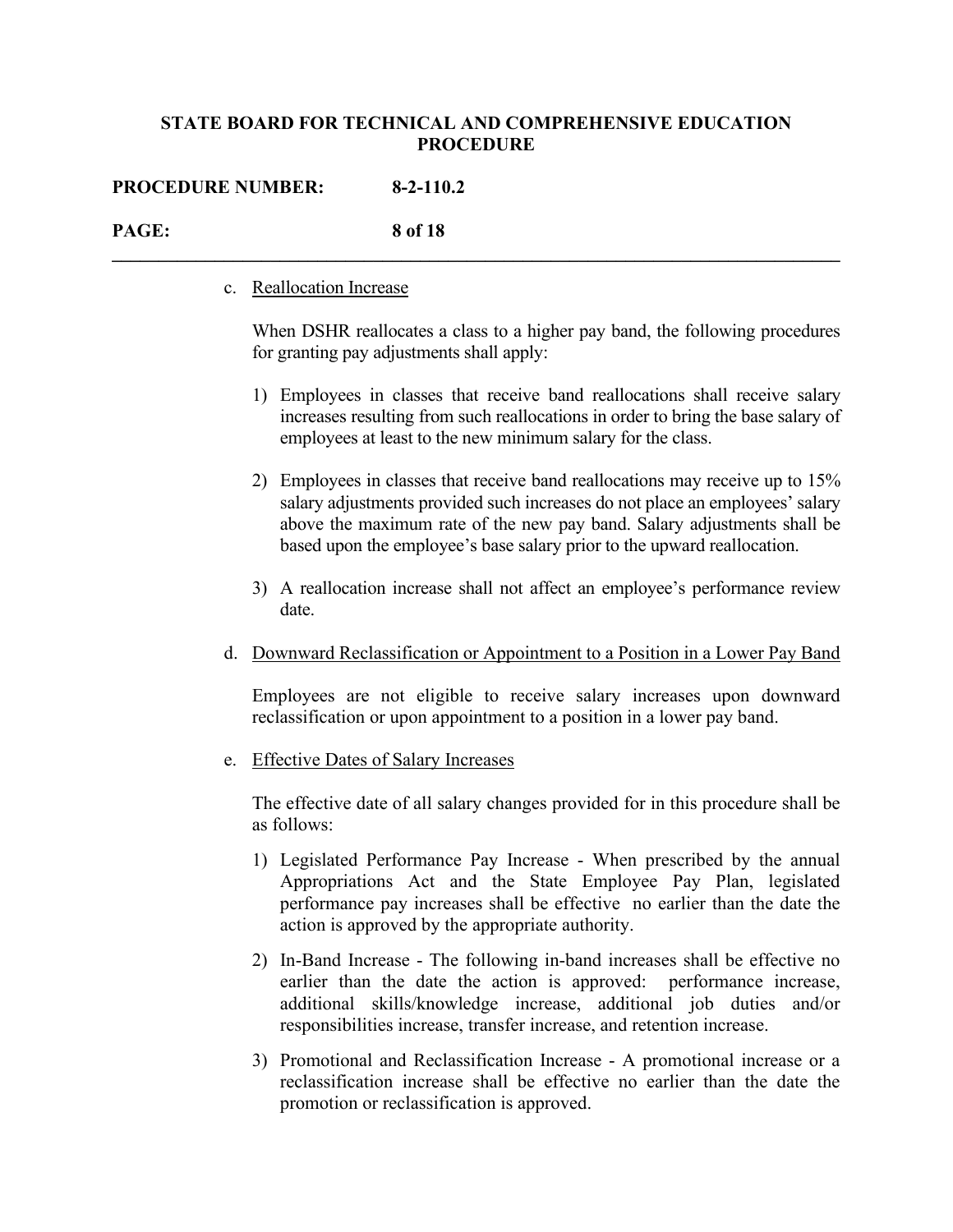**\_\_\_\_\_\_\_\_\_\_\_\_\_\_\_\_\_\_\_\_\_\_\_\_\_\_\_\_\_\_\_\_\_\_\_\_\_\_\_\_\_\_\_\_\_\_\_\_\_\_\_\_\_\_\_\_\_\_\_\_\_\_\_\_\_\_\_\_\_\_\_\_\_\_\_\_\_\_**

#### **PROCEDURE NUMBER: 8-2-110.2**

# **PAGE: 9 of 18**

- 4) Reallocation Increase A reallocation increase shall be effective no earlier than the date the reallocation action is approved by DSHR.
- 5) Concurrent Increases
	- a) In instances where general increases and other salary increases are awarded on the same date, the general increase shall be effected prior to any other salary increases.
	- b) In instances where legislated performance pay increase and salary increases other than general increases are awarded on the same date, the legislated performance pay increase shall be effected prior to any other salary increases.
- 6) In the case of budgetary limitations, DSHR may approve exceptions regarding the effective date of salary increases based on written justification.
- 4. Return from Leave Without Pay

An employee who has returned from an authorized leave of absence without pay shall be paid at the same rate being paid at the time leave was granted, except that the employee shall be granted any legislative general increases and salary increases resulting from adjustments made in the pay range during the employee's leave of absence. In determining the amount of adjustment that the employee shall be granted, the same implementation instructions that applied to all employees in that class shall be followed.

# **D. SALARY DECREASES**

- 1. Written justification for effecting any salary decrease shall be maintained by the college and/or Division of State Human Resource. An employee who is presently receiving longevity pay and who experiences a salary decrease shall continue to receive any longevity amounts previously granted.
- 2. In-Band Salary Decreases An employee's performance review date does not change as a result of an in-band decrease. An employee's salary may be decreased within his/her current pay band for the following reasons:
	- a. Performance Decrease The System/College President may decrease individual salaries based upon performance in accordance with Section §8-1-160 of the South Carolina Code of Laws. Such decreases shall be determined at the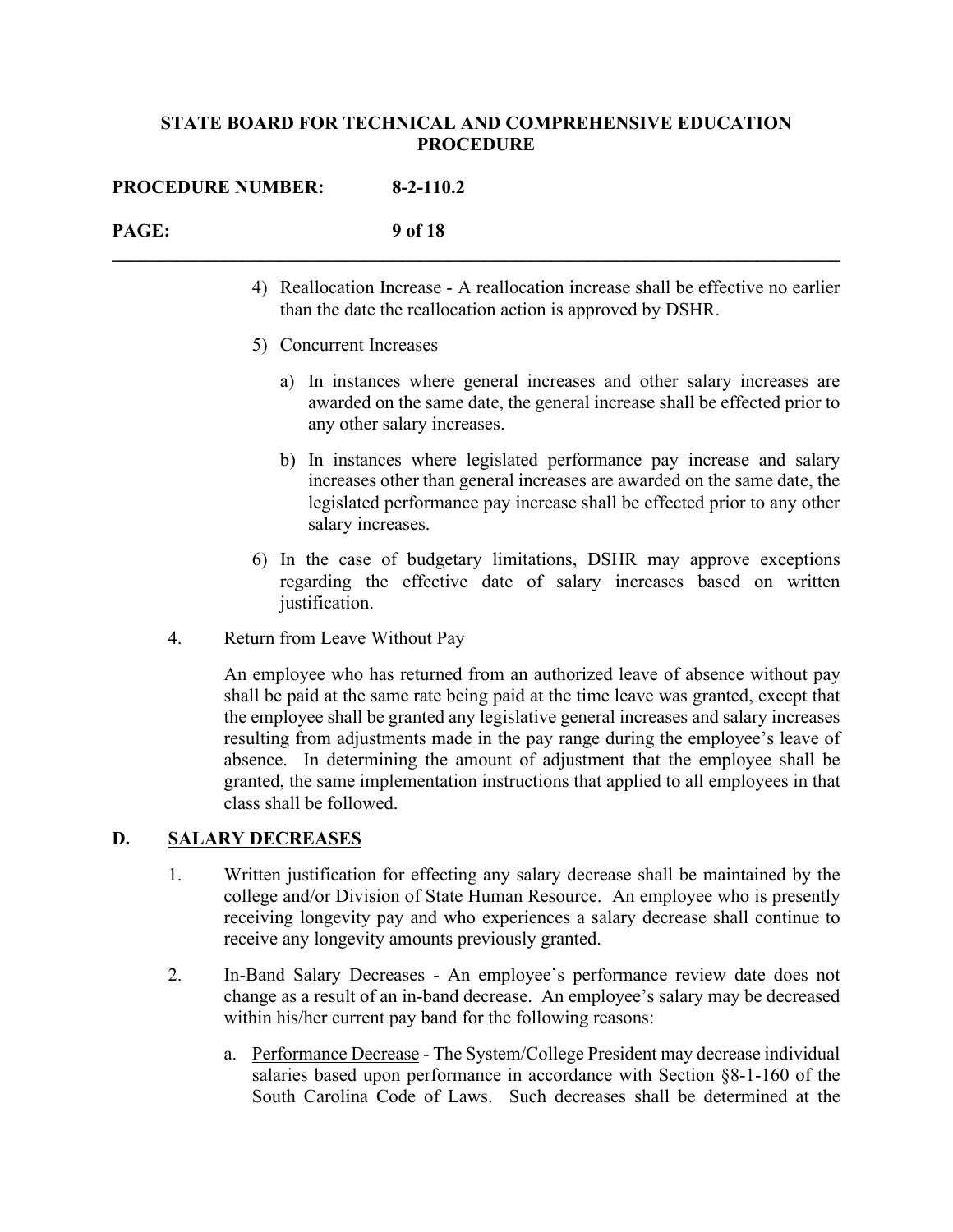**\_\_\_\_\_\_\_\_\_\_\_\_\_\_\_\_\_\_\_\_\_\_\_\_\_\_\_\_\_\_\_\_\_\_\_\_\_\_\_\_\_\_\_\_\_\_\_\_\_\_\_\_\_\_\_\_\_\_\_\_\_\_\_\_\_\_\_\_\_\_\_\_\_\_\_\_\_\_**

#### **PROCEDURE NUMBER: 8-2-110.2**

#### **PAGE: 10 of 18**

System Office/college. Performance decreases may not place an employee's salary below the minimum of the pay band. Performance decreases shall be based on the results of an EPMS evaluation. Such decreases in salary are grievable and appealable as provided by the State Employee Grievance Procedure Act and as referenced in SBTCE Procedure #8-6-100.1.

- b. Removal of Additional Job Duties and/or Responsibilities Should the additional job duties and/or responsibilities which justified an additional duties and/or responsibilities increase be taken away from an employee within six (6) months of the date that the salary increase was awarded, the salary may be reduced by up to the amount of additional job duties and/or responsibilities increase. Salary decreases based on removal of additional job duties and/or responsibilities are not grievable or appealable.
- c. Assignment of Lower Level Responsibilities
	- 1) Voluntary Reasons An employee who is voluntarily assigned lower level responsibilities or moved to a position in his/her current pay band with lower level responsibilities than his/her current position, may, at the discretion of the System/College President be paid at any rate within the pay band provided the rate is equal to or below the current salary and provided the employee signs a written statement indicating agreement to the salary decrease. Salary decrease documentation, to include the employee's signed statement, must be maintained on file at the System Office/college human resource office.
	- 2) Involuntary Reasons A covered employee who is involuntarily assigned lower level responsibilities or moved to a position in his/her current pay band with lower level responsibilities than his/her current position, shall not have his/her salary reduced for a period of six (6) months from the date of the action unless an exception is approved by the Department of Administation. Upon the expiration of the six (6) months period, the System/College President may reduce the employee's salary by up to 15% or to the midpoint of the pay band or any point in between, whichever is lower. An employee exempt from the State Employee Grievance Procedure Act, who is involuntarily assigned lower level responsibilities, may have his/her salary reduced no more than 15% or to the midpoint of the pay band, whichever is lower, immediately following the assignment of lower level responsibilities. If the employee's salary is allowed to remain above the maximum rate of the pay band, the employee shall not be eligible for pay increases unless: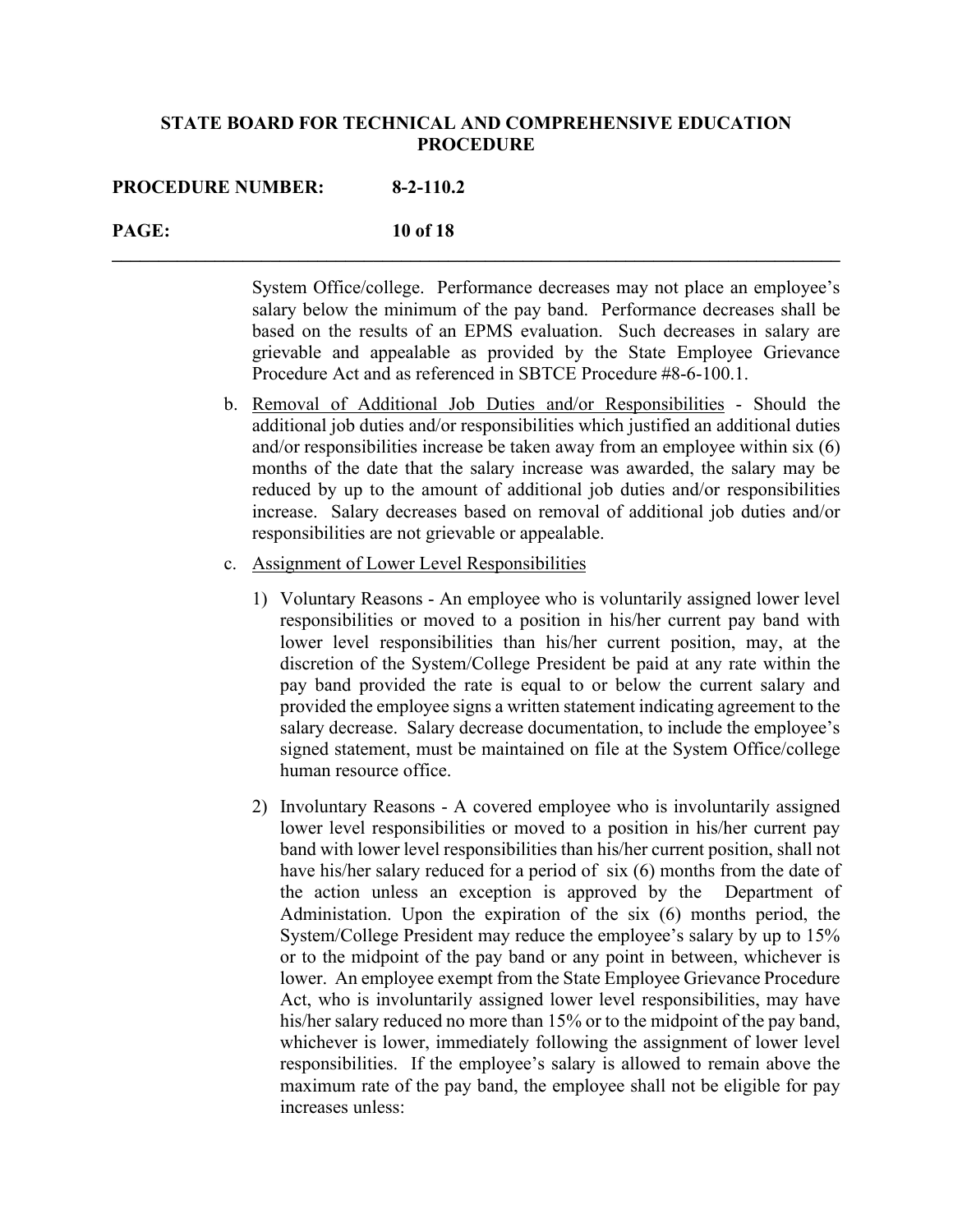**\_\_\_\_\_\_\_\_\_\_\_\_\_\_\_\_\_\_\_\_\_\_\_\_\_\_\_\_\_\_\_\_\_\_\_\_\_\_\_\_\_\_\_\_\_\_\_\_\_\_\_\_\_\_\_\_\_\_\_\_\_\_\_\_\_\_\_\_\_\_\_\_\_\_\_\_\_\_**

| <b>PROCEDURE NUMBER:</b> | $8-2-110.2$ |
|--------------------------|-------------|
|--------------------------|-------------|

# **PAGE: 11 of 18**

- a) subsequent pay adjustments establish the maximum of the pay range above the employee's rate of pay; or
- b) the employee is subsequently promoted or reclassified and his/her current rate of pay is below the maximum for the class to which promoted or reclassified.
- 3. Salary Decreases Resulting from Downward Band Changes An employee's salary may be decreased as a result of movement to a lower pay band for the following reasons:
	- a. Demotion and Downward Reclassification Decreases
		- 1) Voluntary Reasons An employee who voluntarily has his/her position reclassified to a class with a lower pay band or is voluntarily demoted to a position in a lower pay band, may, at the discretion of the System/College President be paid at a rate equal to or below the current salary. However, the rate must be within the lower pay band and the employee must sign a written statement indicating agreement to the salary decrease. Salary decrease documentation, to include the employee's signed statement, must be maintained on file at the System Office/college human resource office.
		- 2) Disciplinary or Performance Reasons An employee who, as the result of a disciplinary action, has his/her position reclassified to a class with a lower pay band or is demoted to a position in a lower pay band, may, at the discretion of the System/College President be paid at a rate equal to or below the current salary. However, the rate must be within the lower pay band.
		- 3) Involuntary or Non-disciplinary Reasons When a covered employee is demoted due to involuntary or non-disciplinary reasons or when an occupied position is reclassified to a class having a lower minimum and maximum salary for these reasons, the employee's salary shall not be reduced for a period of six (6) months from the date of the demotion or downward reclassification unless an exception is approved by the Department of Admistration. Upon the expiration of the six month (6) period, the System/College President may reduce the employee's salary by up to 15% or to the midpoint of the pay band for the lower class or any point in between, whichever is lower. An employee exempt from the State Employee Grievance Procedure Act, who is involuntarily demoted or downwardly reclassified, may have his/her salary reduced no more than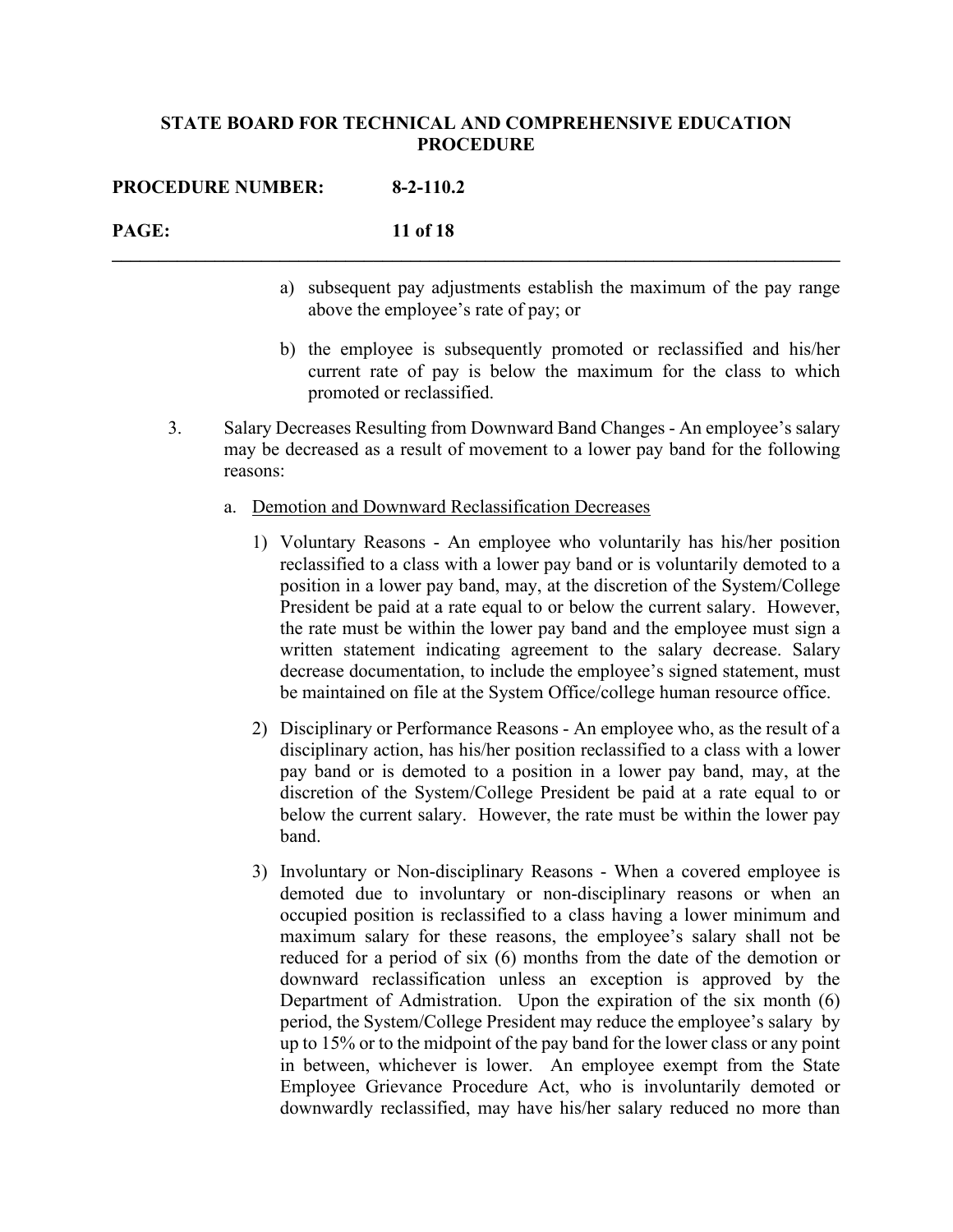**\_\_\_\_\_\_\_\_\_\_\_\_\_\_\_\_\_\_\_\_\_\_\_\_\_\_\_\_\_\_\_\_\_\_\_\_\_\_\_\_\_\_\_\_\_\_\_\_\_\_\_\_\_\_\_\_\_\_\_\_\_\_\_\_\_\_\_\_\_\_\_\_\_\_\_\_\_\_**

#### **PROCEDURE NUMBER: 8-2-110.2**

## **PAGE: 12 of 18**

15% or to the midpoint of the pay band, whichever is lower, immediately following the demotion or downward reclassification. If the employee's salary is allowed to remain above the maximum rate of the lower class, the employee shall not be eligible for pay increases unless:

- a) subsequent pay adjustments establish the maximum of the pay range above the employee's rate of pay; or
- b) the employee is subsequently promoted or reclassified and his/her rate of pay is below the maximum for the class to which promoted or reclassified.
- 4) When the salary of an employee is not reduced and the employee is subsequently promoted or reclassified upward within six (6) months from the date of demotion or downward reclassification, the employee shall not be eligible for a promotion or reclassification increase unless the salary at the time of promotion or reclassification upward is below the minimum rate of pay for the class to which promoted or reclassified.
- 5) An employee who is promoted or reclassified upward and subsequently demoted or reclassified downward prior to attaining permanent status in a higher class shall have a reduction in pay as follows:
	- a) When an employee is demoted or his/her position is reclassified to the same class or to a class with the same pay band held prior to promotion or reclassification, or to a class with a lower pay band, the employee's salary will be reduced by the amount previously received upon promotion or upward reclassification provided the salary will not exceed the maximum of the pay range for the class to which demoted or downwardly reclassified. The employee shall have a new performance review date established in accordance with State Human Resources Regulations.
	- b) When an employee is demoted or his/her position is reclassified downward to a class having a higher pay band than the original position, the employee's salary will be reduced by the amount previously received upon promotion or reclassification and his/her new salary and performance review will be established in accordance with State Human Resources Regulations.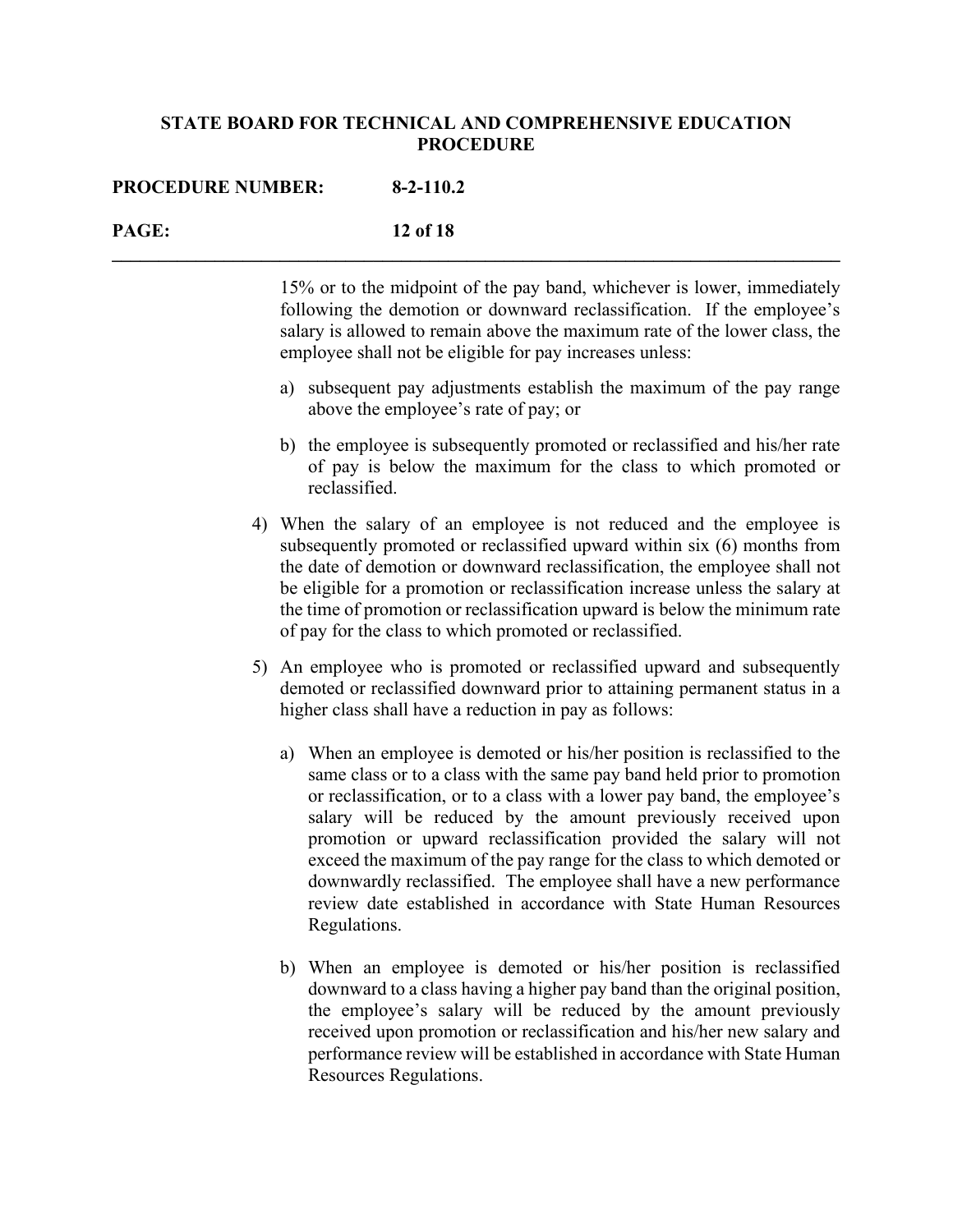**\_\_\_\_\_\_\_\_\_\_\_\_\_\_\_\_\_\_\_\_\_\_\_\_\_\_\_\_\_\_\_\_\_\_\_\_\_\_\_\_\_\_\_\_\_\_\_\_\_\_\_\_\_\_\_\_\_\_\_\_\_\_\_\_\_\_\_\_\_\_\_\_\_\_\_\_\_\_**

#### **PROCEDURE NUMBER: 8-2-110.2**

# **PAGE: 13 of 18**

- 4. Downward Band Reallocation. When a class is reallocated to a lower pay band, the pay of an employee shall not be changed as a result of this action for a period of six (6) months from the date of the action unless an exception is approved by the Department of Administration. After the expiration of the six (6) month period, with the approval of the System/College President the employee's salary may be reduced no more than 15% or to the midpoint of the pay band, whichever is lower. If the employee's salary exceeds the maximum of the new pay band, the employee shall not be eligible for pay increases of any type unless one of the following situations applies:
	- a) subsequent pay adjustments establish the maximum of the pay band above the employee's rate of pay, or
	- b) the employee is subsequently promoted and the rate of pay is below the maximum for the class to which promoted.

## **E. ONE-TIME LUMP SUM BONUS**

The System/College President may award eligible classified employees in full-time equivalent positions a bonus not to exceed the amount specified in the current year General Appropriations Act. Bonuses may be paid through the use of state, federal, or other funds. Bonuses may be awarded to recognize the accomplishments and contributions of individual employees. Examples of appropriate reasons for awarding bonuses are:

- 1. contributions to increased organizational productivity;
- 2. development and/or implementation of improved work processes;
- 3. exceptional customer service;
- 4. realized cost savings; or
- 5. other specific contributions to the success of the organization.

Each college electing to award bonuses must develop a plan outlining the criteria, maintain such plan on file, and make the plan available to employees. Colleges must electronically report certain information regarding the awarding of bonuses to the System Office's Human Resource Services for use in complying with DSHR reporting requirements.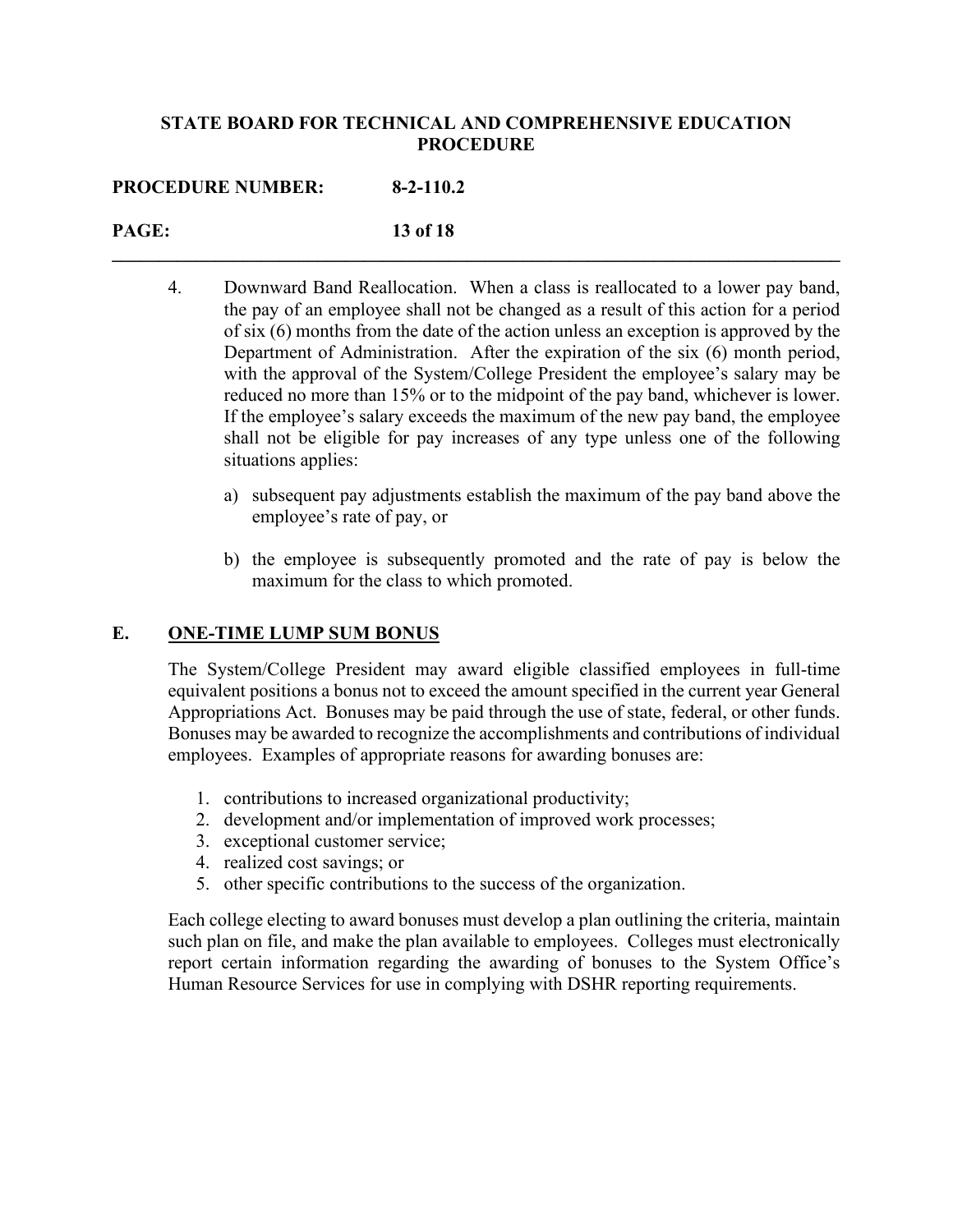**\_\_\_\_\_\_\_\_\_\_\_\_\_\_\_\_\_\_\_\_\_\_\_\_\_\_\_\_\_\_\_\_\_\_\_\_\_\_\_\_\_\_\_\_\_\_\_\_\_\_\_\_\_\_\_\_\_\_\_\_\_\_\_\_\_\_\_\_\_\_\_\_\_\_\_\_\_\_**

**PROCEDURE NUMBER: 8-2-110.2**

# **PAGE: 14 of 18**

## **F. SPECIAL SALARY ADJUSTMENTS**

Colleges may award an increase for documented cases of substantial salary inequity among similarly situated employees, and other salary increases not otherwise covered in this procedure. The System Office may request DSHR Director to consider awarding an increase for documented cases of substantial salary inequity among similarly situated employees, and other salary increases not otherwise covered in this procedure. Comparisons shall be made with those internal and/or external positions/employees having similar functional responsibilities, authority, and accountability. Requests for awarding a special salary adjustment must include a written justification and a comparable analysis demonstrating the existence of a substantial salary inequity.

# **G. TEMPORARY SALARY ADJUSTMENTS**

The System/College President may award a temporary salary adjustment for employees in covered FTE positions for situations such as assuming additional job duties and/or responsibilities not performed in their primary position. System Office requests for awarding a temporary salary adjustment in excess of 15% must be in writing and submitted to DSHR for approval prior to the requested effective date. Employees receiving a temporary salary adjustment shall be informed in writing that this situation is temporary in nature, that the temporary salary adjustment will not be added to their base salary, and that the temporary salary adjustment will be discontinued once the temporary situation is no longer effective. A temporary salary adjustment may allow an employee's salary to exceed the maximum of their respective salary range during the specified period of time approved by the System Office/college/DSHR. Normally, the specified period of time will not exceed one (1) year. System Office requests to extend a temporary salary adjustment must be approved by DSHR on or before the expiration of the previously approved time period.

#### **H. SECONDARY STATE EMPLOYMENT (DUAL EMPLOYMENT) AND SECONDARY EMPLOYMENT OUTSIDE TECHNICAL EDUCATION SYSTEM**

The SCTCS adheres to SBTCE Policy #8-2-100 and Procedure #8-2-100.1, Secondary State Employment, and SBTCE Policy #8-7-101 and Procedure #8-7-101.1, Secondary Employment Outside Technical Education System, in all matters relating to dual employment and employment outside of state government. In matters of conflict of interest, SBTCE Policy #8-0-105, Ethics Requirements for Employees, provides appropriate guidelines.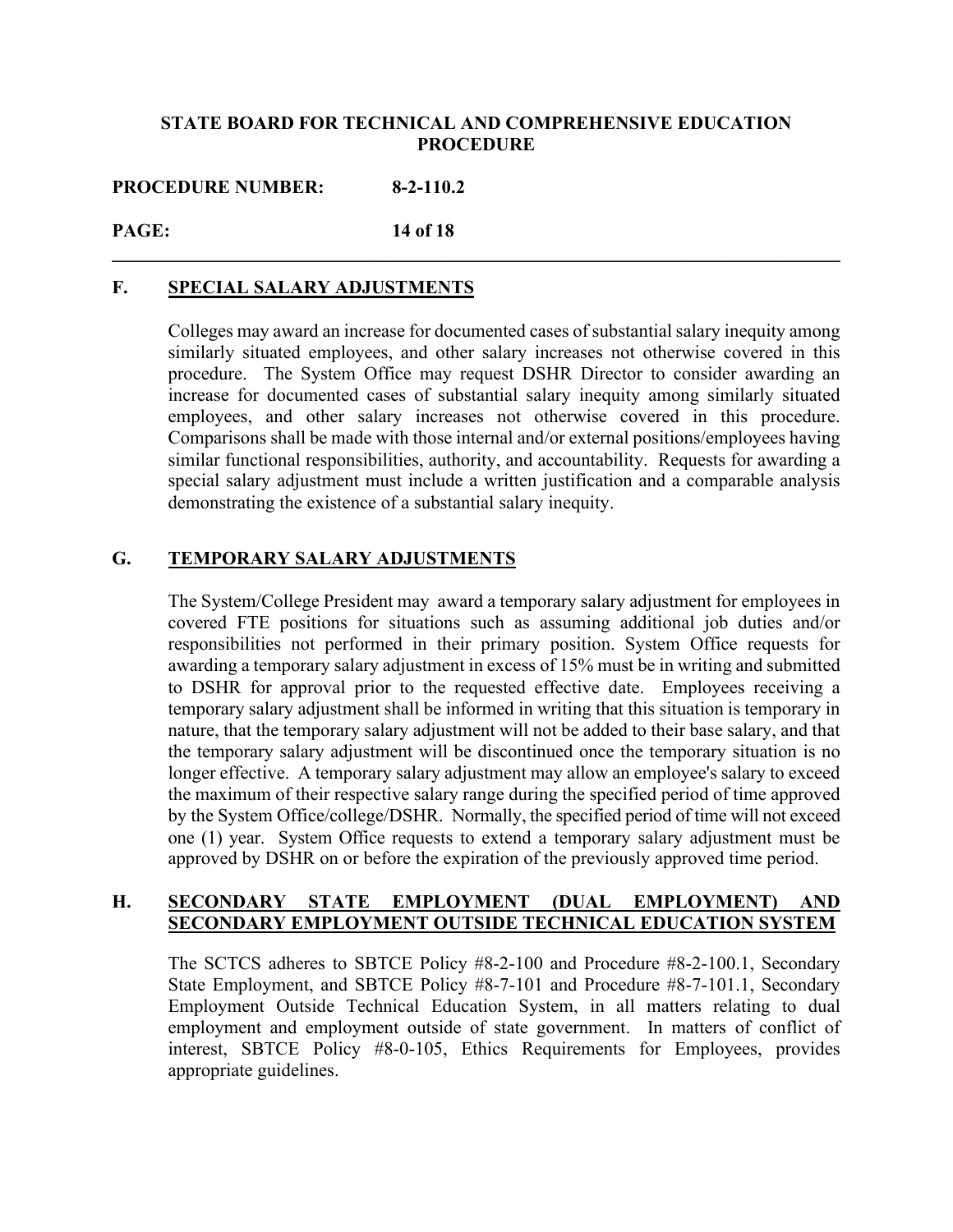**\_\_\_\_\_\_\_\_\_\_\_\_\_\_\_\_\_\_\_\_\_\_\_\_\_\_\_\_\_\_\_\_\_\_\_\_\_\_\_\_\_\_\_\_\_\_\_\_\_\_\_\_\_\_\_\_\_\_\_\_\_\_\_\_\_\_\_\_\_\_\_\_\_\_\_\_\_\_**

**PROCEDURE NUMBER: 8-2-110.2**

**PAGE: 15 of 18**

# **I. BUDGETARY CERTIFICATION**

All requests to increase the salary for position(s) or employee(s) within the SCTCS shall be considered only when sufficient funds are available to meet the request. When reviewing pay actions not delegated to the SCTCS, DSHR Director may require submission of appropriate documentation attesting to the availability of funding.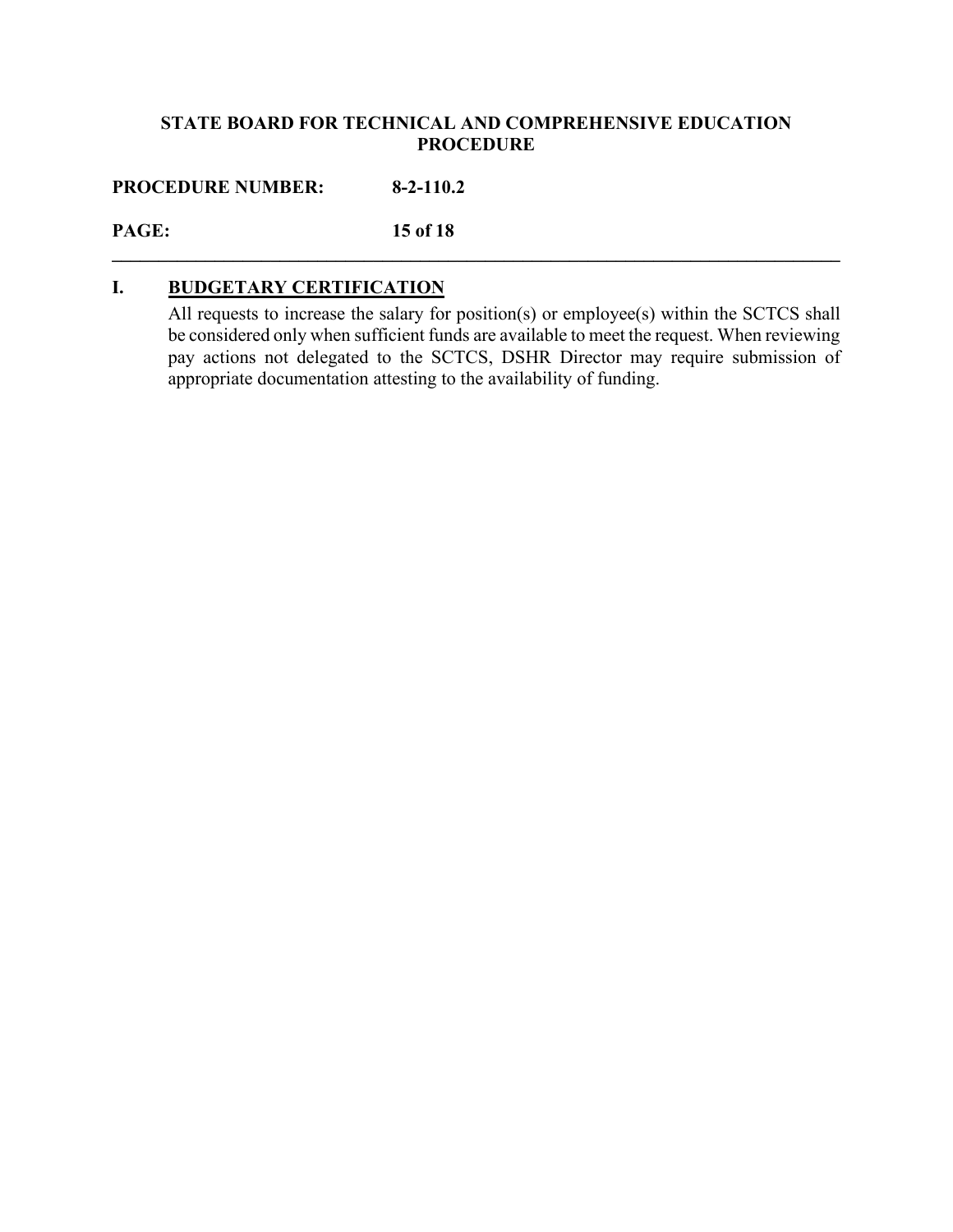# **ADDENDUM**

#### **MEMORANDUM OF UNDERSTANDING**

In accordance with the Higher Education Efficiency and Administrative Policies Act of 2011 [HEEAPA], a separate classification and compensation system for Higher Education has been developed. (See attached list of titles approved by the Budget and Control Board on May [1](#page-15-0)7, 2013<sup>1</sup>). The South Carolina Budget and Control Board's State Human Resources Division  $(SHRD)^2$  $(SHRD)^2$  and the (the institution) agree to the following:

I. Delegation of Classification and Compensation Authority

HEEAPA authorized establishment of a uniform compensation and classification plan among the public institutions of higher learning and technical colleges. Based upon the establishment of that plan by the Budget and Control Board at its meeting on May 17, 2013, SHRD and the institution agree that:

- 1. SHRD delegates all classification and compensation actions under State Human Resources Regulations 19-702.03(B)(7) relating to equivalencies approved by the State Human Resources Director; 19-702.05 relating to Reclassification of Positions; 19-705.03 through 19-705.08 relating to Hiring Salaries, Salary Increases, Salary Decreases, Salary Adjustments, Compensation not Included in Base Salary, and Effective Dates of Salary Changes; and 19-706.04 through 19-706.06 relating to Hiring Salaries, Salary Increases, and Salary decreases for Employees in Unclassified Positions; Compensation not Included in Base Salary; and Effective Dates of Salary Changes, excluding those actions approved by the Budget and Control Board. This delegation does not affect any other actions than those approved by the State Human Resources Division.
- 2. Attorney General Office's approval is still required for all attorney actions.
- 3. Maintenance of Documents: The institution is responsible for maintaining current position descriptions reflecting essential and marginal function designations, percentages of time spent on each duty, and all required approvals.
- 4. Reporting Requirements: The institution is responsible for ensuring that accurate information is entered into HRIS and SCEIS in a timely manner.
- II. Auditing of Classification and Compensation

HEEAPA required necessary accountability to the Budget and Control Board concerning the separate, comprehensive human resources system for the public institutions of higher learning and technical colleges. In addition, the HEEAPA committee's recommendations stated, in part: "Ensure appropriate accountability to the Budget and Control Board through the continued role of the State Human Resources Division, data reporting requirements, and continued emphasis on auditing by SHRD." To accomplish that auditing:

<span id="page-15-0"></span><sup>&</sup>lt;sup>1</sup> For a complete listing of approved titles, refer to the website: https://www.admin.sc.gov/dshr/class\_compensation.

<span id="page-15-1"></span><sup>&</sup>lt;sup>2</sup> The South Carolina Budget and Control Board's State Human Resources Division (SHRD) current name change to affect in 2013 and is currently named the Department of Administration Division of State Human Resources (DSHR).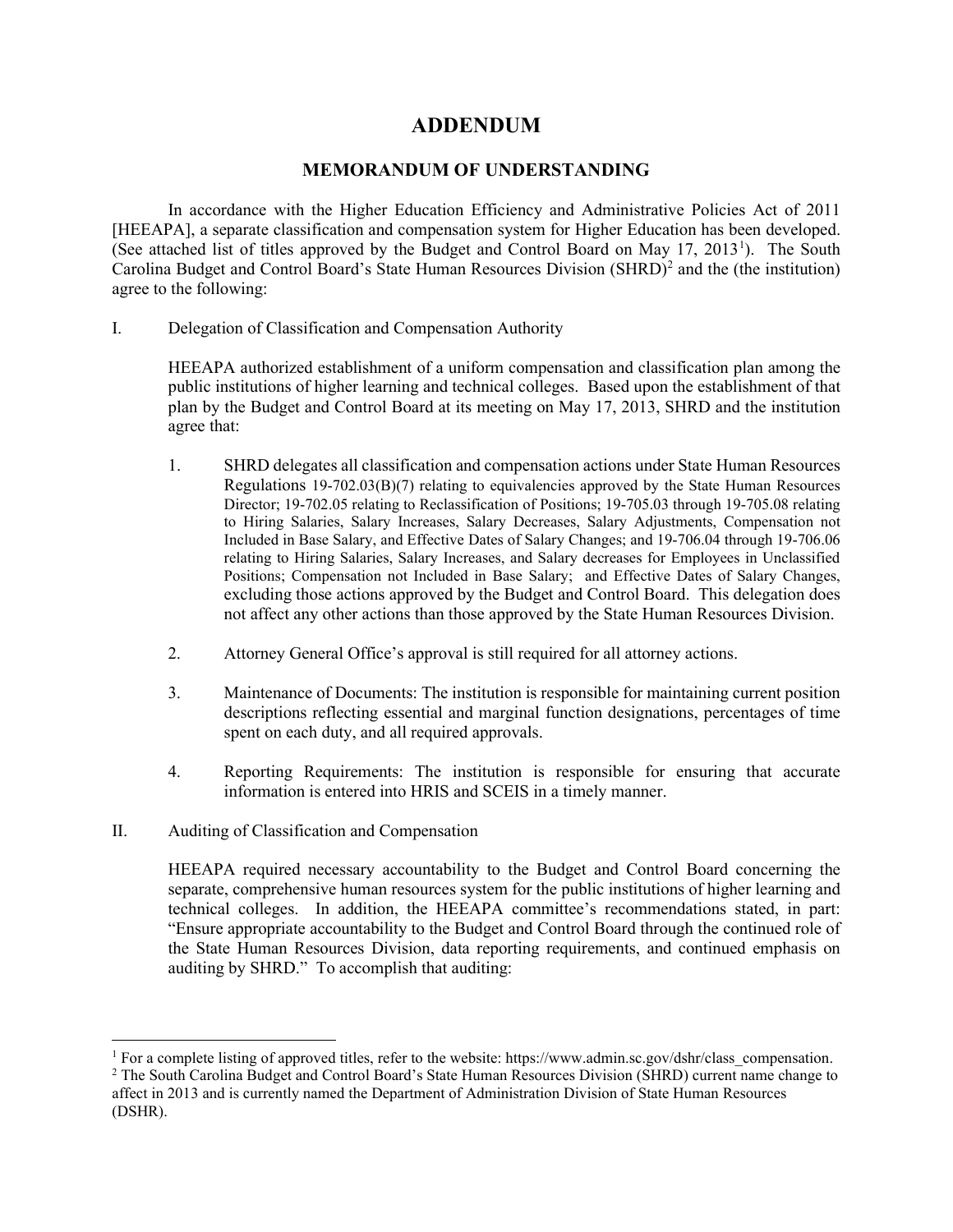# **ADDENDUM**

#### A. SHRD shall:

- 1. Give advance notice to the institution of an upcoming audit and collect any necessary preliminary data.
- 2. Review actions through auditing activities and conduct an entrance interview with the institution designee(s) responsible for monitoring classification delegation activities to explain audit purpose and methodology.
- 3. Conduct an exit interview with the institution designee(s) to discuss audit findings and respond to any questions or concerns. Provide the institution director, human resources director, and, upon request, the General Assembly a written report of audit findings and recommendations.
- 4. Provide additional training if requested and if audit findings reveal deficiencies.
- 5. Conduct an on-site follow-up audit at a predetermined date after notifying the institution of any deficiencies.
- B. The institution shall:
	- 1. Develop internal procedures for the review and documentation of requests.
	- 2. Maintain a copy of this memorandum of understanding and all related correspondence.
	- 3. Maintain proper documentation of each classification action to include the following:
		- i. classes are being used as defined
		- ii. essential and marginal functions are identified
		- iii. percentages of time spent on each duty are noted
		- iv. the appropriate coding and approvals
	- 4. Ensure equity and fairness in hiring practices, classification of positions, and in awarding temporary salary adjustments.
	- 5. Ensure each action is approved by the appropriate authority on or prior to the action becoming effective.
	- 6. Assess results of audit reports and provide comments to SHRD.
	- 7. Correct any deficiencies noted in audit findings within a predetermined date of receipt of the audit report.